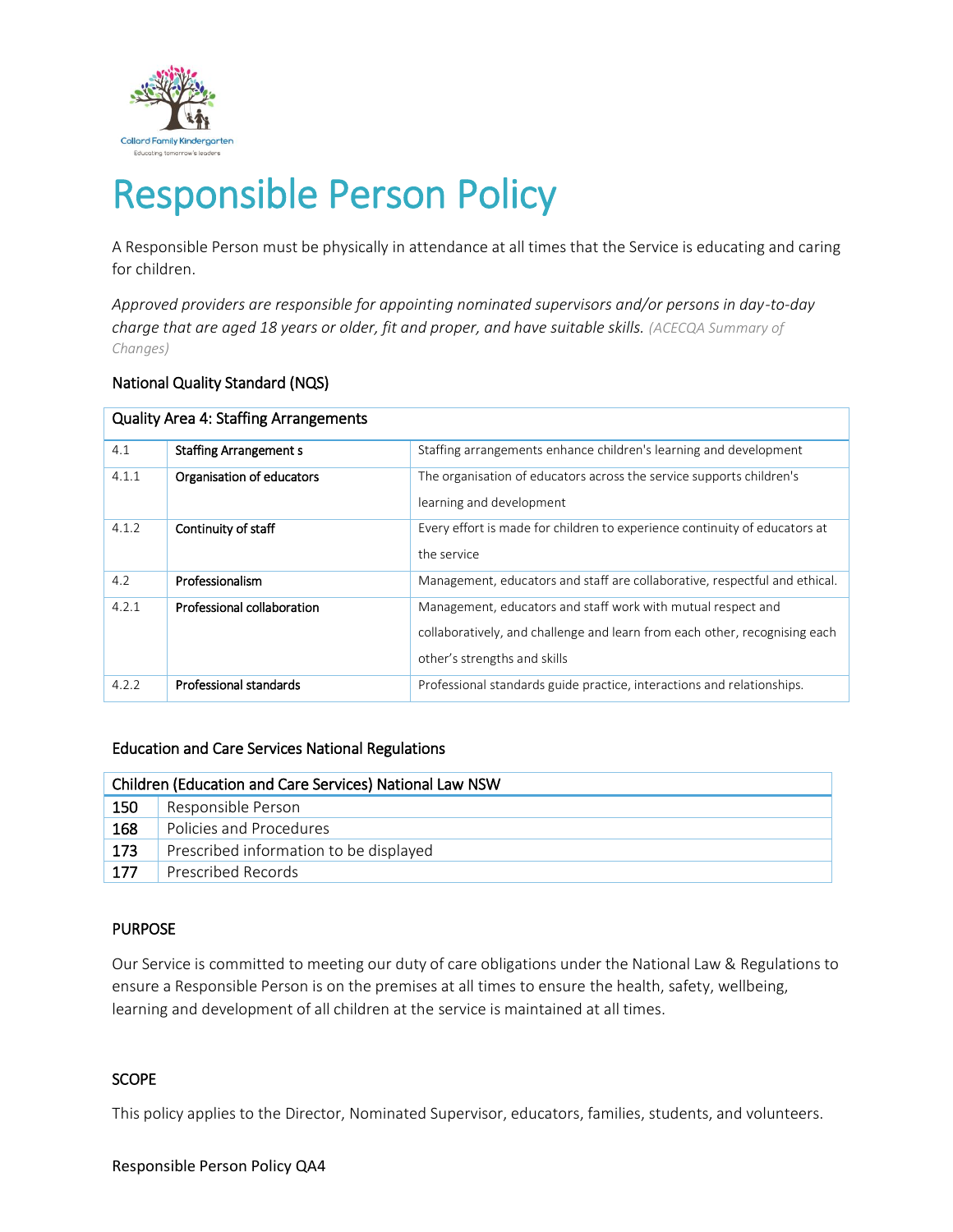

## **DEFINITIONS**

| Name                        | Definition                                                                                                                                                                                                                                                                                                                                           |  |  |
|-----------------------------|------------------------------------------------------------------------------------------------------------------------------------------------------------------------------------------------------------------------------------------------------------------------------------------------------------------------------------------------------|--|--|
| <b>Nominated Supervisor</b> | A person with responsibility for the day to day management of an approved<br>service. The Nominated Supervisor has a range of responsibilities under the<br>Law and Regulations that govern the operation of education and care<br>services.                                                                                                         |  |  |
| Responsible Person          | A person who is physically at the Service and has the role of Nominated<br>Supervisor or duly appointed person. The Responsible Person has<br>consented to be placed in day to day charge of the Service but does not<br>take on the responsibilities of the Nominated Supervisor rather they ensure<br>the consistency and continuity in practices. |  |  |

## IMPLEMENTATION

A Responsible Person will be on the premise at all times, and the details of the Responsible Person will be readily available to families & visitors.

If the responsible person needs to change, they will 'hand over' obligations for the role to another duly appointed person at the Service. It is vital that the Responsible Person is documented when taking over this position. The process for determining the Responsible Person will be clear to all educators and staff, and followed at all times. Both the old and new Responsible Person will converse directly and ensure the name of the Responsible Person presented at the Service appropriately reflects who presently holds the position.

Our Service will have one Responsible Person present at all times when caring for and educating children.

A responsible person is:

- An Approved Provider
- A Nominated Supervisor
- A duly appointed person, 18 years or older, fit and proper, and have suitable skills

#### Management will ensure:

- A Responsible Person is appointed
- The Responsible Person is over the age of 18 years
- They meet the minimum requirements for qualification, experiences and management capabilities
- The Responsible Person has a clear understanding of the role
- The Responsible Person is a fit and proper person
- The Responsible Person has a minimum of 3 years' experience working as an educator in an Education and Care service (Recommended but not compulsory)
- The Responsible Person is on duty during both early and late shifts

#### Responsible Person Policy QA4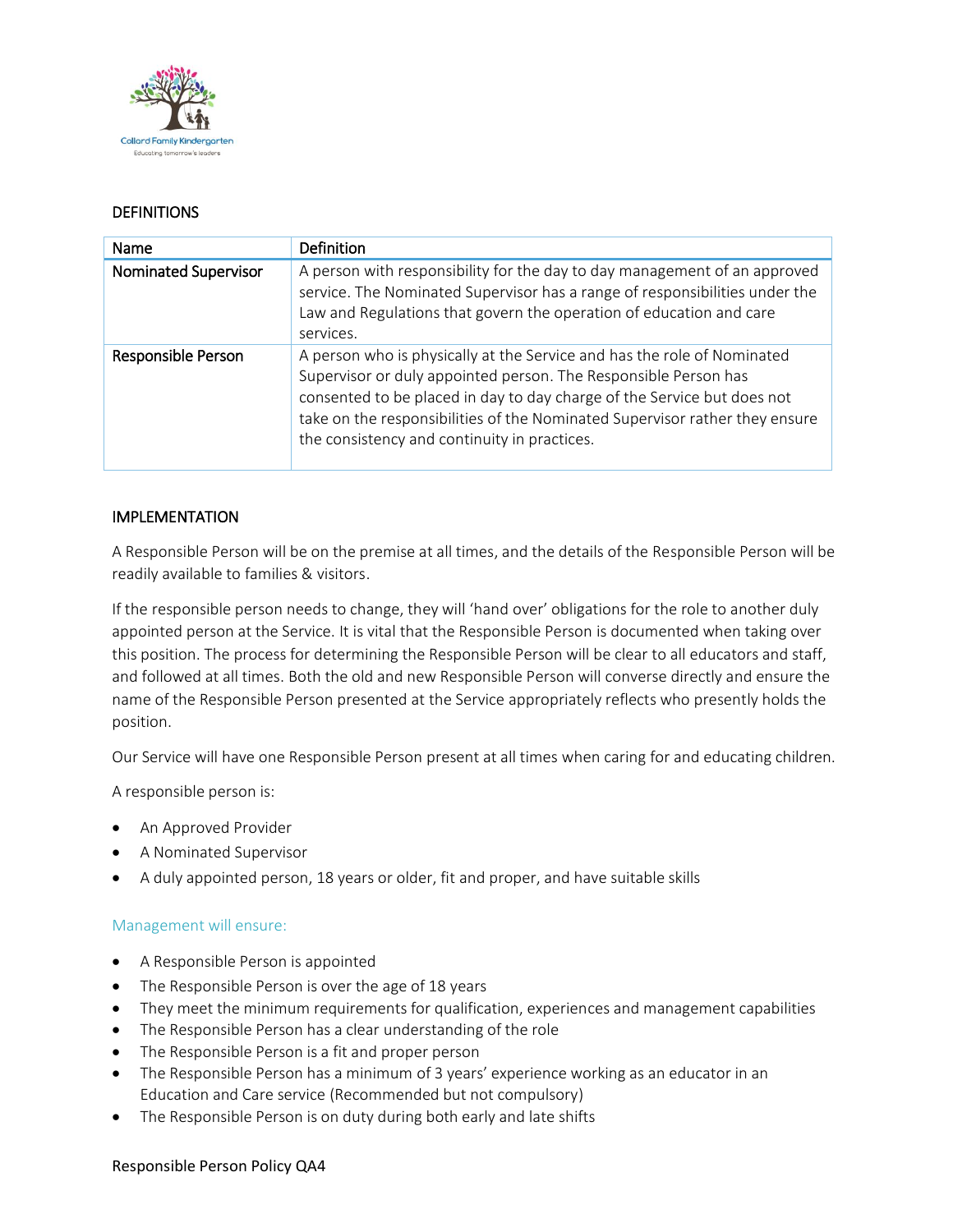

- The Responsible Person interchanges with the Nominated Supervisor in their absence.
- Educators are aware that they have to sign off when they have finished their duty and will ensure the Nominated Supervisor or appointed person will sign on and take on the role of Responsible Person.
- Written consent of the Nominated Supervisor role has been accepted
- The staff record has the name of the Responsible Person at the service for each time that children are being educated and cared for by the Service.
- The Nominated Supervisor/appointed person signs their name and *present* time on the Responsible Service Record.

## A Nominated Supervisor/appointed person will:

- Sign their name & *present* time on the Responsible Service Record
- Provide written consent to accept the role of Responsible Person
- Check that the identity of the Responsible Person in charge of the Service is available to families & visitors
- Inform the Director in the event of absence from the Service due to leave or illness so they can be replaced by another Responsible Person
- Ensure they have a sound understanding of the role of Responsible Person
- Abide by any conditions placed on the Responsible Person
- Understand that a Responsible Person placed in day-to-day charge of the Service does not have the same responsibilities under the National Law as the Nominated Supervisor (i.e.: Director)
- Notify the Regulatory Authority within 7 days of any changes to their personal situation, including a change in mailing address, circumstances that affect their status as fit and proper, such as the suspension or cancellation of a Working with Children Check card or teacher registration, or if they are subject to disciplinary proceedings

#### Source

- Australian Children's Education & Care Quality Authority. (2014).
- Guide to the Education and Care Services National Law and the Education and Care Services National Regulations 2015
- Revised National Quality Standards

#### Review

| Date Reviewed | <b>Modifications</b> | Next Policy Review Date |  |
|---------------|----------------------|-------------------------|--|
|               |                      |                         |  |
| February 2019 |                      | February 2021           |  |
|               |                      |                         |  |